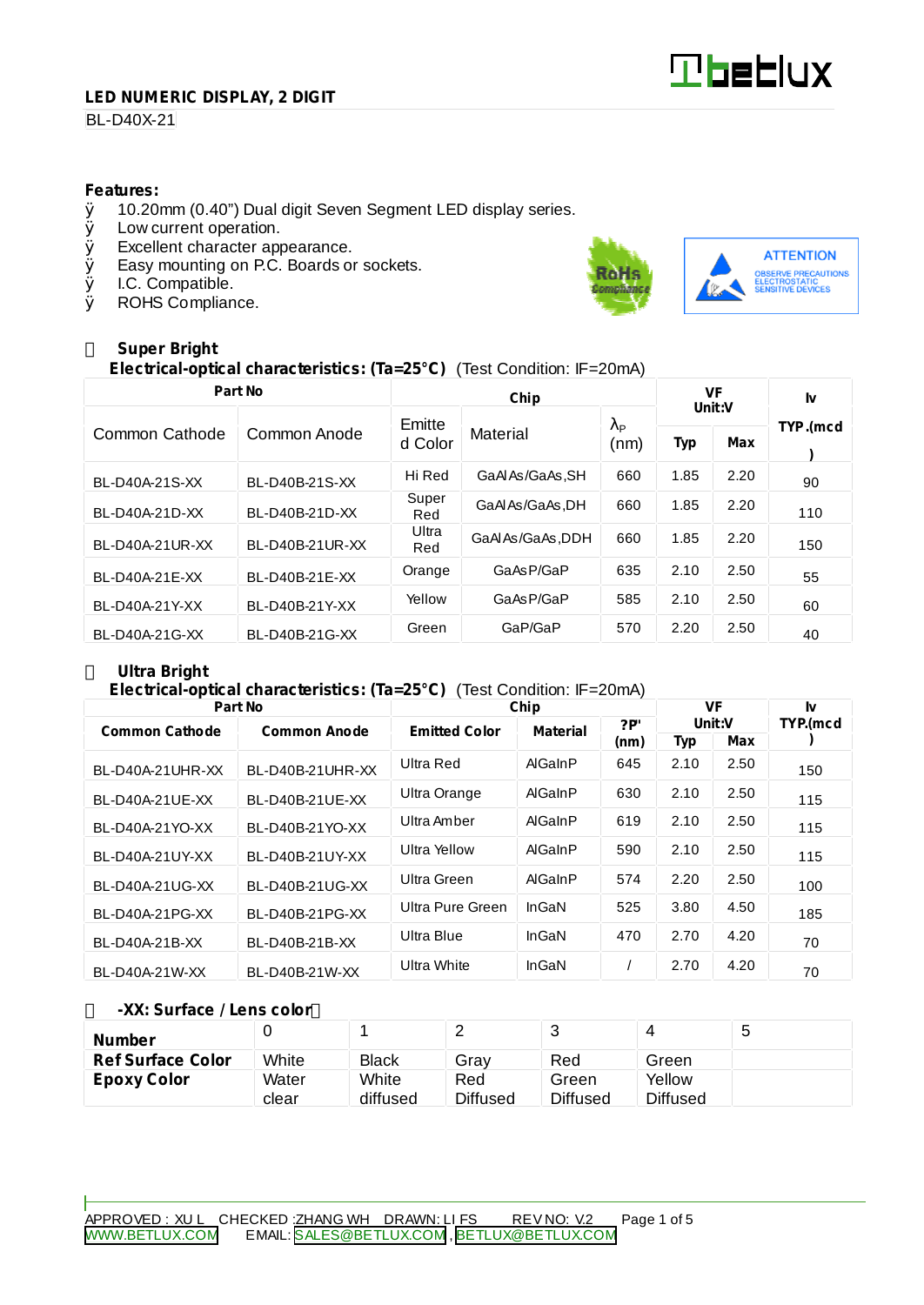BL-D40X-21

| ADSOIUTE MAXIMUM ratings (1a=25°C)                                                                                                |                |     |           |     |     |     |              |  |
|-----------------------------------------------------------------------------------------------------------------------------------|----------------|-----|-----------|-----|-----|-----|--------------|--|
| <b>Parameter</b>                                                                                                                  | S              | D   | <b>UR</b> | Е   | Υ   | G   | <b>Unit</b>  |  |
| <b>Forward Current</b><br>- l⊧                                                                                                    | 25             | 25  | 25        | 25  | 25  | 30  | mA           |  |
| Power Dissipation $P_d$                                                                                                           | 60             | 60  | 60        | 60  | 60  | 65  | mW           |  |
| Reverse Voltage $V_R$                                                                                                             | 5              | 5   | 5         | 5   | 5   | 5   | V            |  |
| Peak Forward Current I <sub>PF</sub><br>(Duty 1/10 @1KHZ)                                                                         | 150            | 150 | 150       | 150 | 150 | 150 | mA           |  |
| Operation Temperature T <sub>OPR</sub>                                                                                            | $-40$ to $+80$ |     |           |     |     |     | $^{\circ}$ C |  |
| Storage Temperature $T_{\text{STG}}$                                                                                              | $-40$ to $+85$ |     |           |     |     |     | °C           |  |
| <b>Lead Soldering Temperature</b><br>Max.260 $\pm$ 5°C for 3 sec Max.<br>(1.6mm from the base of the epoxy bulb)<br>$T_{\rm SOL}$ |                |     |           |     |     | °C  |              |  |

## **Absolute maximum ratings (Ta=25°C)**

#### **Absolute maximum ratings (Ta=25°C)**

| <b>Parameter</b>                                                 | <b>UHR</b>                                                                  | UE  | YO  | <b>UY</b> | UG  | <b>PG</b> | <b>UB</b> | UW  | <b>Unit</b>  |
|------------------------------------------------------------------|-----------------------------------------------------------------------------|-----|-----|-----------|-----|-----------|-----------|-----|--------------|
| <b>Forward Current</b><br>I⊧                                     | 30                                                                          | 30  | 30  | 30        | 30  | 30        | 30        | 30  | mA           |
| Power Dissipation P <sub>d</sub>                                 | 75                                                                          | 65  | 65  | 65        | 75  | 110       | 120       | 120 | mW           |
| Reverse Voltage V <sub>R</sub>                                   | 5                                                                           | 5   | 5   | 5         | 5   | 5         | 5         | 5   |              |
| Peak Forward Current I <sub>PF</sub><br>(Duty 1/10 @1KHZ)        | 150                                                                         | 150 | 150 | 150       | 150 | 150       | 100       | 100 | mA           |
| Operation Temperature T <sub>OPR</sub>                           | $-40$ to $+80$                                                              |     |     |           |     |           |           |     | °C           |
| Storage Temperature $T_{\rm STG}$                                | $-40$ to $+85$                                                              |     |     |           |     |           |           |     | $^{\circ}$ C |
| <b>Lead Soldering Temperature</b><br>$\mathsf{T}_{\mathsf{SOL}}$ | Max.260 $\pm$ 5°C for 3 sec Max.<br>(1.6mm from the base of the epoxy bulb) |     |     |           |     |           | °C        |     |              |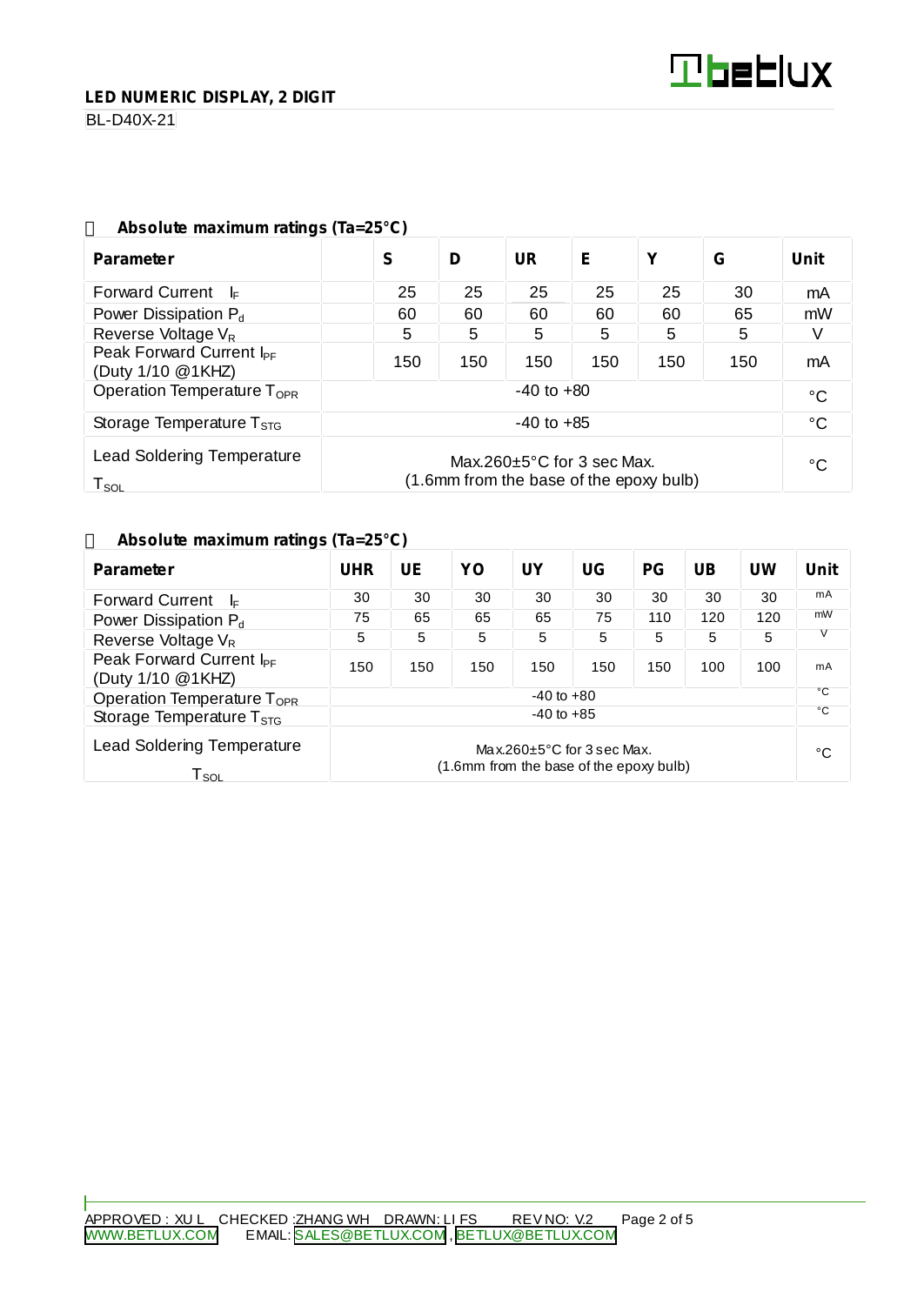

BL-D40X-21

## **Package configuration & Internal circuit diagram**



Notes:

- 1. All dimensions are in millimeters (inches)<br>2. Tolerance is  $\pm 0.25(0.01)$  unless otherwise
- 2. Tolerance is  $\pm 0.25(0.01)$  unless otherwise noted.<br>3. Specifications are subject to change without notic
- Specifications are subject to change without notice.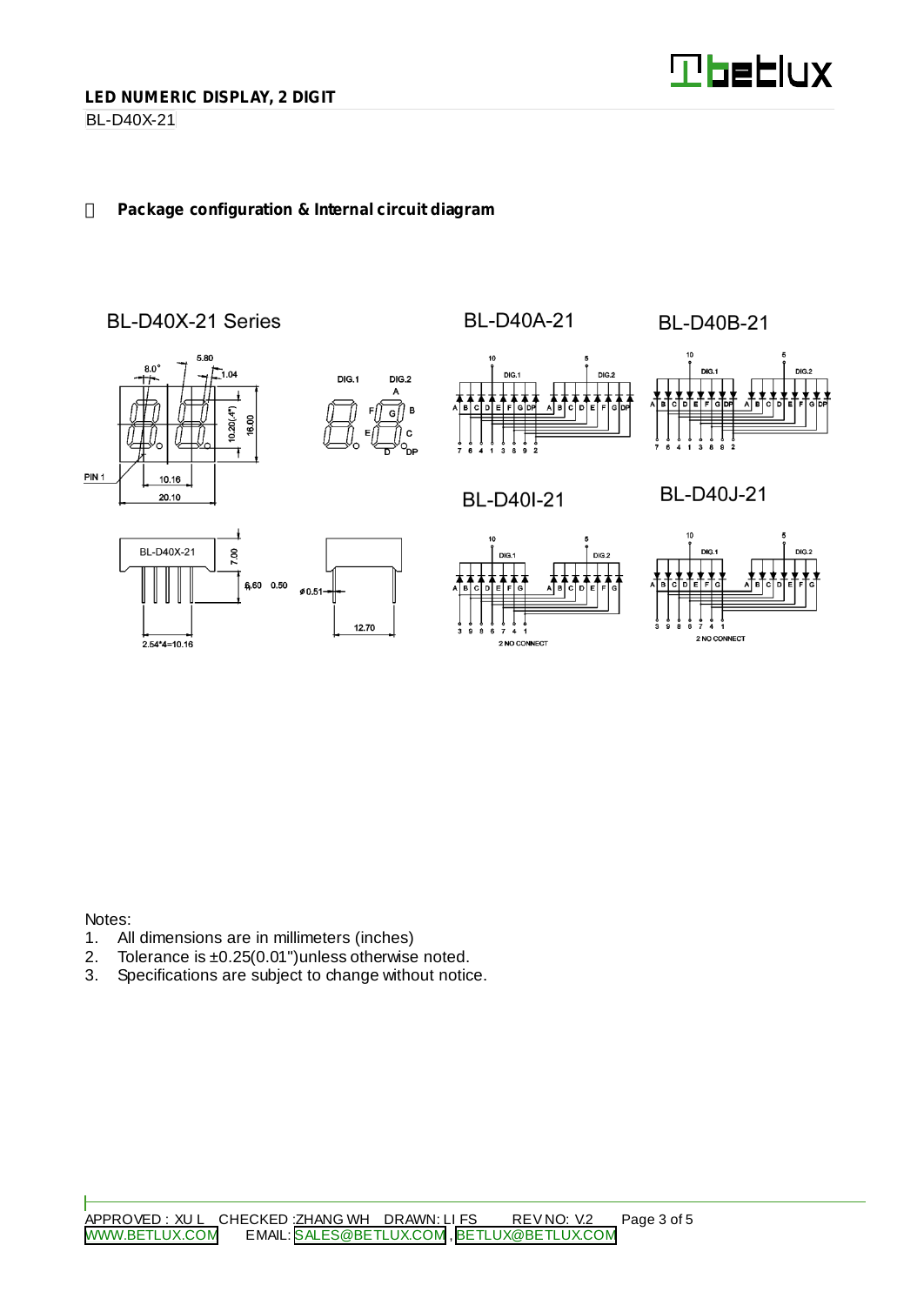#### **LED NUMERIC DISPLAY, 2 DIGIT**

**BL-D40X-21** 

**Typical electrical-optical characteristics curves:**



- (1) GaAsP/GaAs 655nm/Red
- (2) GaP 570nm/Yellow Green
- (3) GaAsP/GaP 585nm/Yellow
- (4) GaAsp/GaP 635nm/Orange & Hi-Eff Red
- (5) GaP 700nm/Bright Red
- (6) GaAlAs/GaAs 660nm/Super Red
- (8) GaAsP/GaP 610nm/Super Red
- (9) GaAlAs 880nm
- (10) GaAs/GaAs & GaAlAs/GaAs 940nm
- (A) GaN/SiC 430nm/Blue
- (B) InGaN/SiC 470nm/Blue
- (C) InGaN/SiC 505nm/Ultra Green
- (D) InGaAl/SiC 525nm/Ultra Green



FORWARD VOLTAGE (Vf) FORWARD CURRENT VS. FORWARD VOLTAGE



RELATIVE LUMINOUS INTENSITY VS. FORWARD CURRENT FORWARD CURRENT (mA)



AMBIENT TEMPERATURE Ta( ) FORWARD CURRENTVS. AMBIENT TEMPER ATLIRE



NOTE:25 free air temperature unless otherwise specified